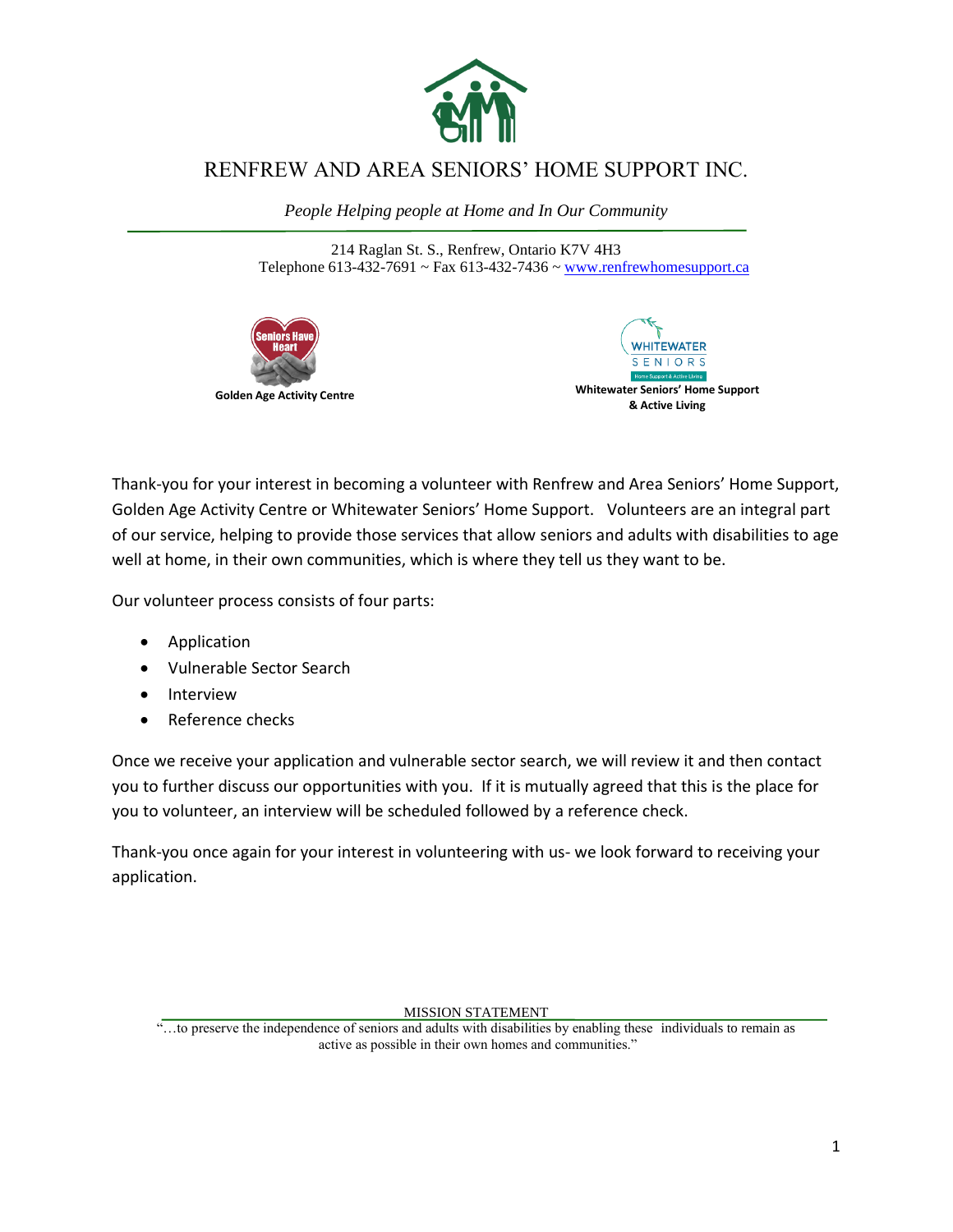

# **Renfrew and Area Seniors' Home Support Inc.**

**214 Raglan St. S. Renfrew, ON K7V 4H3 Office: 613-432-7691 Fax: 613-432-7436**

**[www.renfrewhomesupport.ca](http://www.renfrewhomesupport.ca/)**



**Golden Age Activity Centre 212 Raglan St. S Renfrew, ON K7V 4H3 Phone: 613-431-8289** [https://renfrewhomesupport.ca/golden-age-activity](https://renfrewhomesupport.ca/golden-age-activity-centre/)[centre/](https://renfrewhomesupport.ca/golden-age-activity-centre/)



**Whitewater Seniors' Home Support & Active Living 1765 Beachburg Rd, Beachburg, ON K0J1C0 Phone: 1-833-582-7004**

<https://www.whitewaterregion.ca/community/seniors/>

#### **APPLICATION FOR VOLUNTEER SERVICE/HOME MAINTENANCE WORK**

| Name:<br><u> 2002 - Johann John Harry Harry Harry Harry Harry Harry Harry Harry Harry Harry Harry Harry Harry Harry Harry Harry Harry Harry Harry Harry Harry Harry Harry Harry Harry Harry Harry Harry Harry Harry Harry Harry Harry Har</u> | Home Phone _______________________________ |
|-----------------------------------------------------------------------------------------------------------------------------------------------------------------------------------------------------------------------------------------------|--------------------------------------------|
|                                                                                                                                                                                                                                               |                                            |
| Preferred form of communication: Home Phone $\square$ Cell Phone $\square$ Email $\square$                                                                                                                                                    |                                            |
|                                                                                                                                                                                                                                               |                                            |
|                                                                                                                                                                                                                                               |                                            |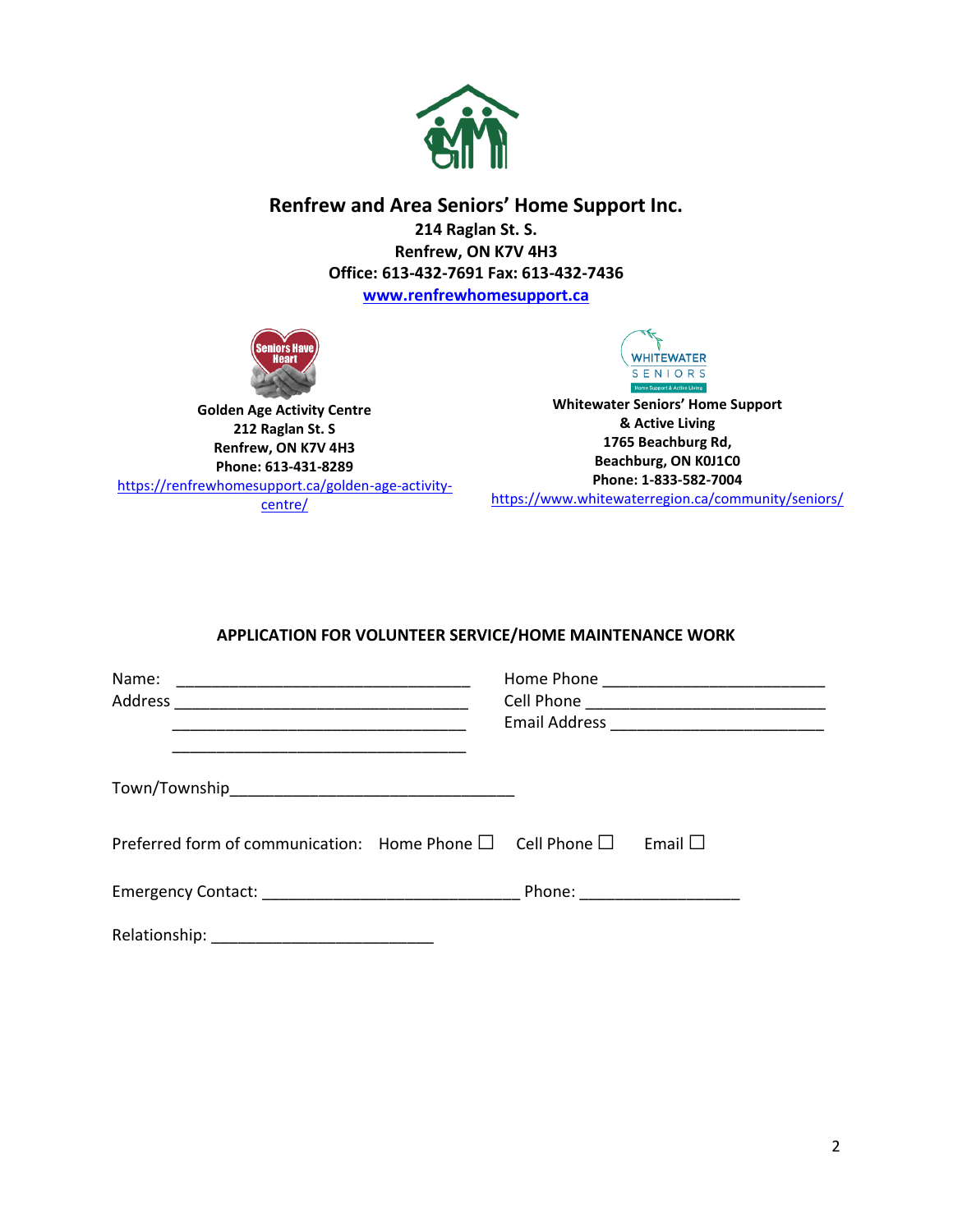#### **ABOUT YOU:**

Why do you want to volunteer with us?

Volunteer Experience/Community Involvement

Skills/Hobbies/Interests/Activities willing to share:

Do you have any special needs to take into consideration when selecting a suitable volunteer position? (Lifting, allergies, medical conditions)

\_\_\_\_\_\_\_\_\_\_\_\_\_\_\_\_\_\_\_\_\_\_\_\_\_\_\_\_\_\_\_\_\_\_\_\_\_\_\_\_\_\_\_\_\_\_\_\_\_\_\_\_\_\_\_\_\_\_\_\_\_\_\_\_\_\_\_\_\_\_\_\_\_\_\_\_\_\_\_\_\_

\_\_\_\_\_\_\_\_\_\_\_\_\_\_\_\_\_\_\_\_\_\_\_\_\_\_\_\_\_\_\_\_\_\_\_\_\_\_\_\_\_\_\_\_\_\_\_\_\_\_\_\_\_\_\_\_\_\_\_\_\_\_\_\_\_\_\_\_\_\_\_\_\_\_\_\_\_\_\_\_\_

\_\_\_\_\_\_\_\_\_\_\_\_\_\_\_\_\_\_\_\_\_\_\_\_\_\_\_\_\_\_\_\_\_\_\_\_\_\_\_\_\_\_\_\_\_\_\_\_\_\_\_\_\_\_\_\_\_\_\_\_\_\_\_\_\_\_\_\_\_\_\_\_\_\_\_\_\_\_\_\_\_

\_\_\_\_\_\_\_\_\_\_\_\_\_\_\_\_\_\_\_\_\_\_\_\_\_\_\_\_\_\_\_\_\_\_\_\_\_\_\_\_\_\_\_\_\_\_\_\_\_\_\_\_\_\_\_\_\_\_\_\_\_\_\_\_\_\_\_\_\_\_\_\_\_\_\_\_\_\_\_\_\_

\_\_\_\_\_\_\_\_\_\_\_\_\_\_\_\_\_\_\_\_\_\_\_\_\_\_\_\_\_\_\_\_\_\_\_\_\_\_\_\_\_\_\_\_\_\_\_\_\_\_\_\_\_\_\_\_\_\_\_\_\_\_\_\_\_\_\_\_\_\_\_\_\_\_\_\_\_\_\_\_\_ \_\_\_\_\_\_\_\_\_\_\_\_\_\_\_\_\_\_\_\_\_\_\_\_\_\_\_\_\_\_\_\_\_\_\_\_\_\_\_\_\_\_\_\_\_\_\_\_\_\_\_\_\_\_\_\_\_\_\_\_\_\_\_\_\_\_\_\_\_\_\_\_\_\_\_\_\_\_\_\_\_

\_\_\_\_\_\_\_\_\_\_\_\_\_\_\_\_\_\_\_\_\_\_\_\_\_\_\_\_\_\_\_\_\_\_\_\_\_\_\_\_\_\_\_\_\_\_\_\_\_\_\_\_\_\_\_\_\_\_\_\_\_\_\_\_\_\_\_\_\_\_\_\_\_\_\_\_\_\_\_\_\_ \_\_\_\_\_\_\_\_\_\_\_\_\_\_\_\_\_\_\_\_\_\_\_\_\_\_\_\_\_\_\_\_\_\_\_\_\_\_\_\_\_\_\_\_\_\_\_\_\_\_\_\_\_\_\_\_\_\_\_\_\_\_\_\_\_\_\_\_\_\_\_\_\_\_\_\_\_\_\_\_\_ \_\_\_\_\_\_\_\_\_\_\_\_\_\_\_\_\_\_\_\_\_\_\_\_\_\_\_\_\_\_\_\_\_\_\_\_\_\_\_\_\_\_\_\_\_\_\_\_\_\_\_\_\_\_\_\_\_\_\_\_\_\_\_\_\_\_\_\_\_\_\_\_\_\_\_\_\_\_\_\_\_

#### **VOLUNTEER AND HOME MAINTENANCE ROLES**

*Please indicate which activities are of interest to you and in which area:*

## **Renfrew Home Support Roles**

#### Volunteer Positions

| Driving clients $\square$ | Frozen Meal Delivery □ | Grocery Delivery □                                 |  |  |
|---------------------------|------------------------|----------------------------------------------------|--|--|
| Special Events $\square$  | Telephone Assurance □  | Friendly Visiting $\square$                        |  |  |
| Office $\Box$             | Income Tax $\Box$      | Board of Directors/Committees □                    |  |  |
| Other:                    |                        |                                                    |  |  |
| Home Maintenance Work     |                        |                                                    |  |  |
| Lawn/Yard work $\square$  |                        | House Cleaning $\square$ Window Cleaning $\square$ |  |  |
| Carpentry/Repairs $\Box$  | Laundry $\square$      | Snow Removal $\Box$                                |  |  |
| Other $\square$           |                        |                                                    |  |  |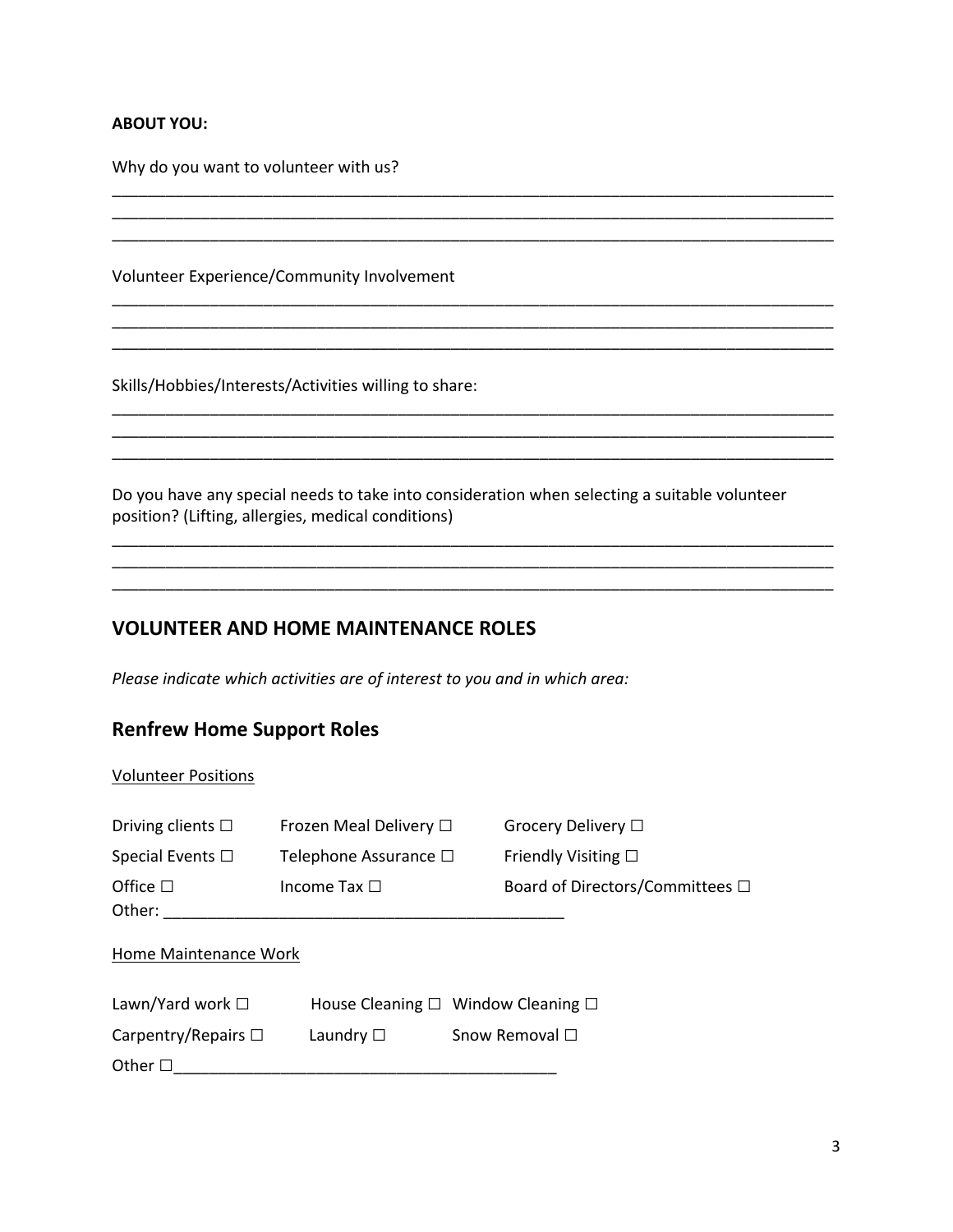# **Golden Age Activity Centre Roles (Renfrew)**

# Volunteer Positions

| Greeters $\Box$           | Kitchen Helpers $\square$     | Help with special events/Fundraising $\square$ |
|---------------------------|-------------------------------|------------------------------------------------|
| Help with Programs $\Box$ | Program Instructors $\square$ | Administration $\square$                       |
| Committee $\square$       | Social Media/Promotion □      |                                                |
| Other $\square$           |                               |                                                |

# **Whitewater Region Roles**

## Volunteer Positions

| Driving clients $\square$ | Frozen Meal Admin/Delivery □            | Grocery Delivery □          |
|---------------------------|-----------------------------------------|-----------------------------|
| Programming $\square$     | Telephone Assurance $\square$           | Friendly Visiting $\square$ |
| Office $\square$          | Income Tax/Government Form Assistance □ |                             |
| Other $\square$           |                                         |                             |

# Home Maintenance Work

| Lawn/Yard work $\square$ |                | House Cleaning $\square$ Window Cleaning $\square$ |  |
|--------------------------|----------------|----------------------------------------------------|--|
| Carpentry/Repairs $\Box$ | Laundry $\Box$ | Snow Removal $\Box$ Meal Prep $\Box$               |  |
| Other $\square$          |                |                                                    |  |

### **AVAILABILITY**

|                  | Mornings $\Box$ Afternoons $\Box$ Evenings $\Box$ |                                        | Weekends $\square$ |               |
|------------------|---------------------------------------------------|----------------------------------------|--------------------|---------------|
| Monday $\square$ | Tuesday $\square$                                 | Wednesday $\square$ Thursday $\square$ |                    | Friday $\Box$ |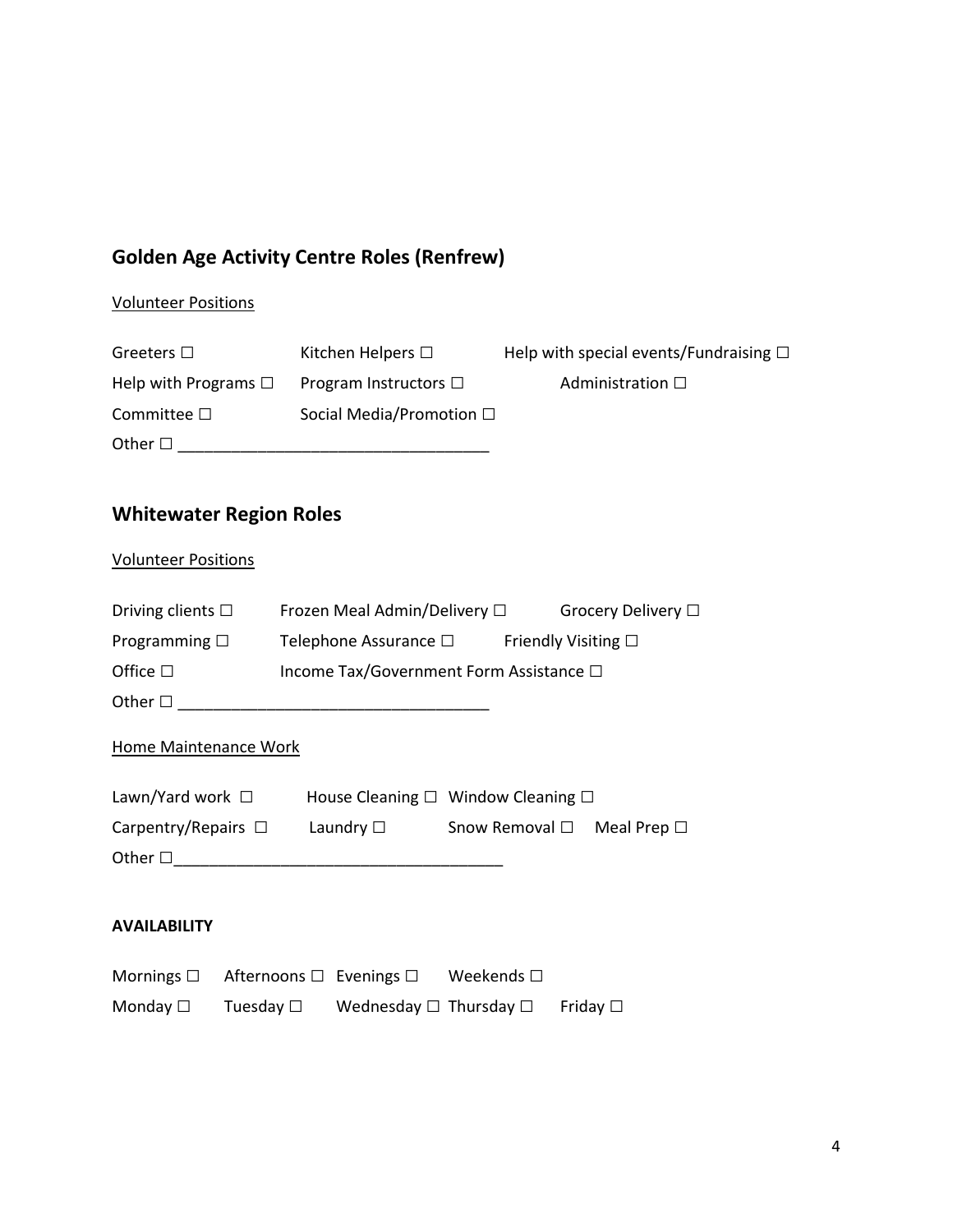#### **EMPLOYMENT HISTORY (Last 5 years)**

| Employer | Location | Start | Finish |
|----------|----------|-------|--------|
|          |          |       |        |
|          |          |       |        |
|          |          |       |        |
|          |          |       |        |
|          |          |       |        |

#### **REFERENCES:**

Please list three (3) references who are not related to you by blood or marriage and who can verify your past volunteer/work experience.

| Name | Phone | Email address |
|------|-------|---------------|
|      |       |               |
|      |       |               |
|      |       |               |

#### **Authorization for collection of personal information:**

I authorize Renfrew and Area Seniors' Home Support Inc. to collect personal information appropriate to the position applied for concerning my employment history, volunteer experience, driving records (for volunteer drivers) and to verify the character references that I have supplied. I understand that the information obtained will be confidential. I hereby certify that the above information is true to the best of my knowledge. I agree to keep Renfrew and Area Seniors' Home Support Inc. informed if any of the above information changes at any time. I understand that any willful falsification of information may result in termination of my volunteer or home maintenance assignment.

#### **Volunteer Statement of Confidentiality**

I agree to hold as confidential and will not disclose or release to any person or agency at any time, except where required by law, any information or document that tends to identify anyone receiving services from Renfrew and Area Seniors' Home Support Inc. without the written consent of the individual or their guardian prior to the release of disclosure of information or documents. I understand that a breach of client confidentiality may result in my being removed from my volunteer/home maintenance position.